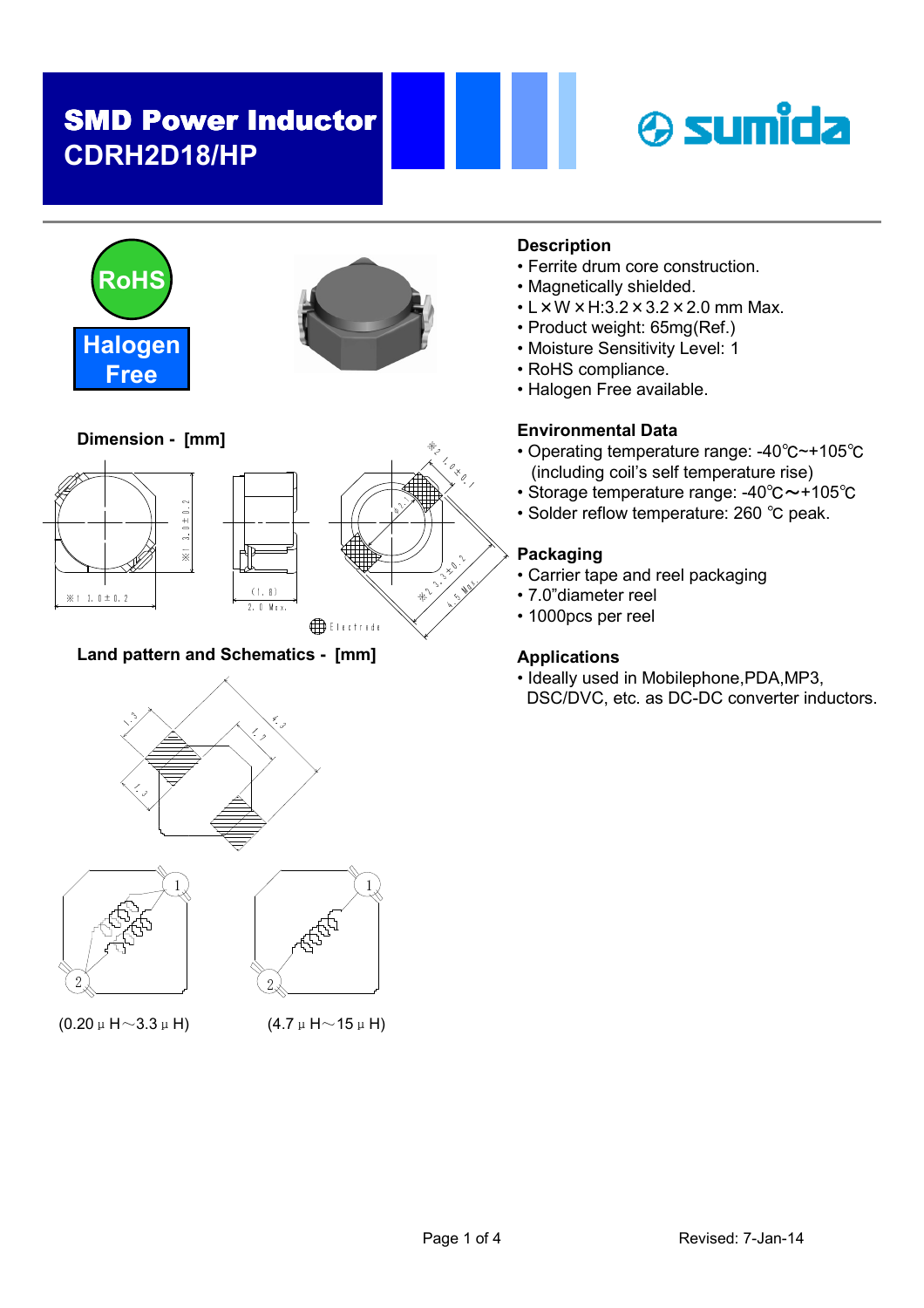

| LIGULIUAI UIIAI AULGI ISLIUS |       |                                                        |                                                           |                                           |                    |                                    |
|------------------------------|-------|--------------------------------------------------------|-----------------------------------------------------------|-------------------------------------------|--------------------|------------------------------------|
| Part Name                    | Stamp | Inductance<br>$(\mu H)$<br>[within] $\divideontimes$ 1 | D.C.R. $(m \Omega)$<br>Max. (Typ.)<br>(at $20^{\circ}$ C) | <b>Saturation Current</b><br>$(A)$ $\& 2$ |                    | Temperature<br><b>Rise Current</b> |
|                              |       |                                                        |                                                           | at $20^{\circ}$ C                         | at $100^{\circ}$ C | $(A) \times 3$                     |
| CDRH2D18/HPNP-R20NC          | N     | $0.20 \pm 35\%$                                        | 22(17)                                                    | 5.35                                      | 3.55               | 4.70                               |
| CDRH2D18/HPNP-R36NC          | P     | $0.36 \pm 35\%$                                        | 29(22)                                                    | 4.62                                      | 3.00               | 4.10                               |
| CDRH2D18/HPNP-R56NC          | Q     | $0.56 \pm 35\%$                                        | 33(25)                                                    | 3.75                                      | 2.76               | 3.60                               |
| CDRH2D18/HPNP-R82NC          | R     | $0.82 \pm 35\%$                                        | 39(30)                                                    | 2.91                                      | 2.20               | 3.30                               |
| CDRH2D18/HPNP-1R1NC          | S     | 1.10 $\pm$ 35%                                         | 43(33)                                                    | 2.50                                      | 1.90               | 2.90                               |
| CDRH2D18/HPNP-1R7NC          | A     | $1.70 \pm 30\%$                                        | 44(35)                                                    | 1.85                                      | 1.36               | 2.20                               |
| CDRH2D18/HPNP-2R2NC          | C     | $2.20 \pm 30\%$                                        | 60(48)                                                    | 1.60                                      | 1.15               | 1.90                               |
| CDRH2D18/HPNP-3R3NC          | Ε     | $3.30 \pm 30\%$                                        | 86(69)                                                    | 1.45                                      | 1.10               | 1.55                               |
| CDRH2D18/HPNP-4R7NC          | G     | 4.70 $\pm$ 30%                                         | 140(110)                                                  | 1.20                                      | 0.90               | 1.20                               |
| CDRH2D18/HPNP-6R3NC          |       | 6.30 $\pm$ 30%                                         | 160(128)                                                  | 1.05                                      | 0.78               | 1.15                               |
| CDRH2D18/HPNP-100NC          | K     | $10.0 \pm 30\%$                                        | 245(195)                                                  | 0.85                                      | 0.65               | 0.90                               |
| CDRH2D18/HPNP-150NC          | M     | $15.0 \pm 30\%$                                        | 345(275)                                                  | 0.70                                      | 0.53               | 0.64                               |

#### Electrical Characteristics

 $%1.$  Inductance measuring condition: 0.20μH~1.10μH at 7.96MHz; 1.70μH~15.0μH at 100kHz

※2. Saturation current: The value of D.C. current when the inductance decreases to 65% of it's nominal value.

※3. Temperature rise current: The value of D.C. current when the temperature rise is △t=40℃(Ta=20℃).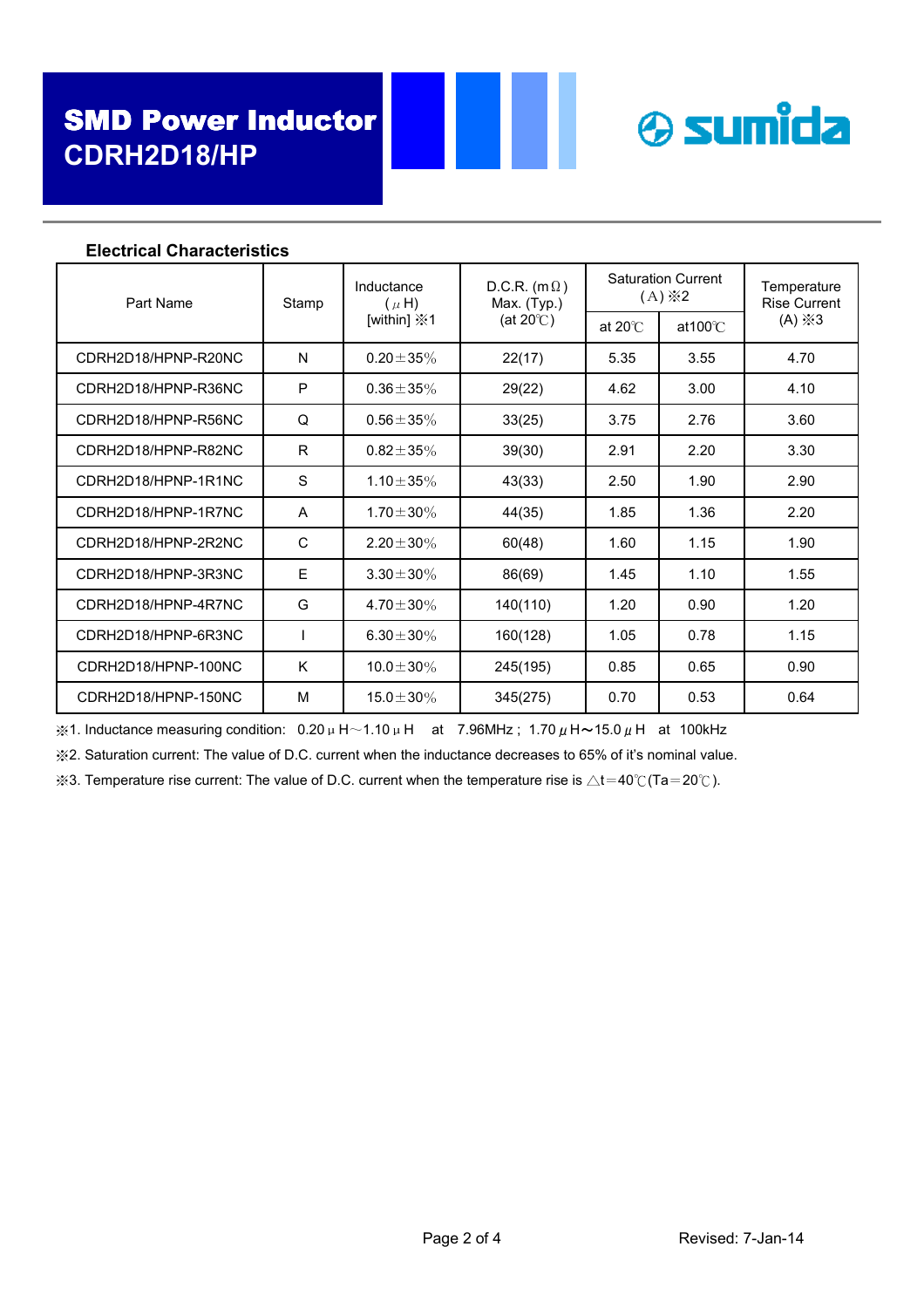



Page 3 of 4 Revised: 7-Jan-14